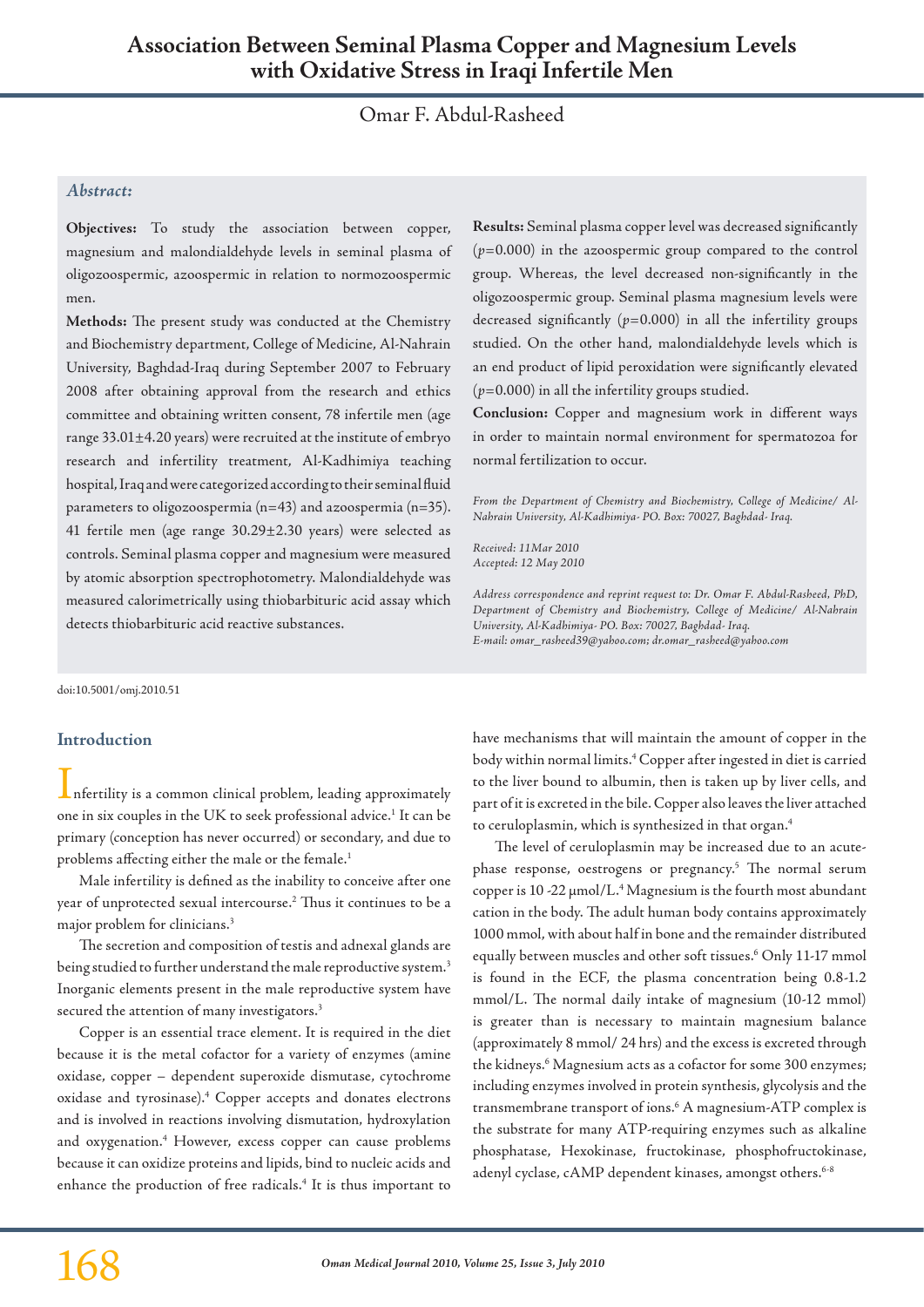Magnesium is important in the maintenance of the structure of ribosomes, nucleic acids and some proteins. <sup>6</sup> There are two major roles for magnesium in biological systems: (i) it can compete with calcium for binding sites on proteins and membranes, and (ii) it can form chelates with important intracellular anionic ligands, notably adenosine triphosphate (ATP).<sup>7,8</sup> The normal serum magnesium level is 1.8-2.2 mg/dL. Out of this 60% is ionized, 10% is complexed with other ions and 30% is bound to proteins. 8

Several powerful oxidants are produced during the course of metabolism, in both blood cells and most other cells of the body; these include superoxide (O<sub>2</sub>  $^{\circ}$ ), hydrogen peroxide (H<sub>2</sub>O<sub>2</sub>), peroxyl radicals (ROO) and hydroxyl radical (OH) and are referred to as reactive oxygen species (ROS). Freeradicals are atoms or groups of atoms that have an unpaired electron. <sup>4</sup> Chemical compounds and reactions capable of generating potential toxic oxygen species can be referred to as pro-oxidants.<sup>4</sup> On the other hand, compounds and reactions disposing of these species, scavenging them, suppressing their formation, or opposing their actions are antioxidants and include compounds such as nicotinamide adenine dinucleotide (NADPH), glutathione, ascorbic acid and vitamin E. In a normal cell, there is an appropriate pro-oxidant: antioxidant balance.

However, this balance can be shifted toward the pro-oxidants when the production of oxygen species is greatly increased (eg, following ingestion of certain chemicals or drugs) or when levels of antioxidants are diminished (e.g. by inactivation of enzymes involved in the disposal of oxygen species and by conditions that cause low levels of the antioxidants mentioned above). This state is called "oxidative stress" and can result in serious cell damage if the stress is massive or prolonged. ROS are now thought to play an important role in many types of cell injury, some of which can result in cell death. <sup>4</sup> ROS are free radicals that play a significant role in many of the sperm physiological processes such as capacitation, hyperactivation and sperm-oocyte fusion. However, they also trigger many pathological processes in the male reproductive system, and these processes have been implicated in cancer of the bladder and prostate as well as in male infertility. 9-12 Spermatozoa are sensitive to oxidative stress because they lack cytoplasmic defenses. 12-14

Moreover, the sperm plasma membrane contains lipids in the form of polyunsaturated fatty acids, which are vulnerable to attack by ROS. ROS, in the presence of polyunsaturated fatty acids, triggers a chain of chemical reactions called lipid peroxidation. 15-17 Malondialdehyde (MDA), an end product of polyunsaturated fatty acid oxygenation, is a reliable and commonly used biomarker for assessing lipid peroxidation. <sup>18</sup> The measurement of MDA is based on its reaction with thiobarbituric acid (TBA) to form a colored MDA-TBA adduct. <sup>18</sup> The aim of this study is to find

out the relation between oxidative stress and levels of copper and magnesium in the seminal fluid from patients with different types of infertility.

# **Methods**

A case-control study was conducted in the Chemistry and Biochemistry department, College of Medicine/Al-Nahrain University, Baghdad, Iraq. After obtaining the approval of the research and ethics committee of Al-Nahrain Medical College and written consent from the patients, 78 infertile patients aged 33.01±4.20 years were enrolled throughout this study in the period between September 2007 and February 2008.

The patients were without any treatment and had regular unprotected intercourse for at least 12 months without conception with their partners. The wives of the infertile subjects included had no obvious causes for infertility like tubal blockage or ovulation disorders. Patients who had infertility secondary to infection, were taking medication, or had a congenital defect and had more than 10<sup>6</sup> leukocyte/mL in their semen analysis were excluded from this study. Also, individuals having diabetes or thyroid diseases, patients who were on antipsychotic or antihypertensive drugs, or taking alcohol, nicotine, vitamins, minerals and antioxidant supplementation within the past three months were also excluded from the study. 41 healthy donors with proven fertility and had initiated a successful pregnancy within the last year and had a normal spermiogram at the time of study were selected as controls.

The patients were categorized according to their seminal fluid analysis parameters to oligozoospermic (n=43) and azoospermic (n=35). Semen samples were collected from the males undergoing infertility screening at Al-Kadhmiya teaching hospital and institute of embryo research and infertility treatment/ Baghdad-Iraq. The specimens were collected in sterile plastic containers by masturbation after an abstinence period of 48-72 hours and were analyzed within one hour of collection. After allowing the specimen liquefy for 30 minutes, seminal fluid analysis was performed to measure sperm concentration, normal sperm morphology, progressive sperm motility in accordance with the recommendations of the World Health Organization (WHO).<sup>19</sup> TheWHOcriteria forspermnormalityusedwere asfollows: sperm concentration ≥20 millions/mL of ejaculate, percentage of sperm progressive motility (a+b) ≥50% and normal sperm morphology ≥30%. Seminal plasma was separated by centrifugation at 800 x g for 15 minutes at room temperature. The supernatant was removed immediately and kept in 20ºC.

Seminal plasma copper and magnesium were measured by atomic absorption spectrophotometry. Seminal plasma samples were diluted (1:10) with deionized water for copper measurements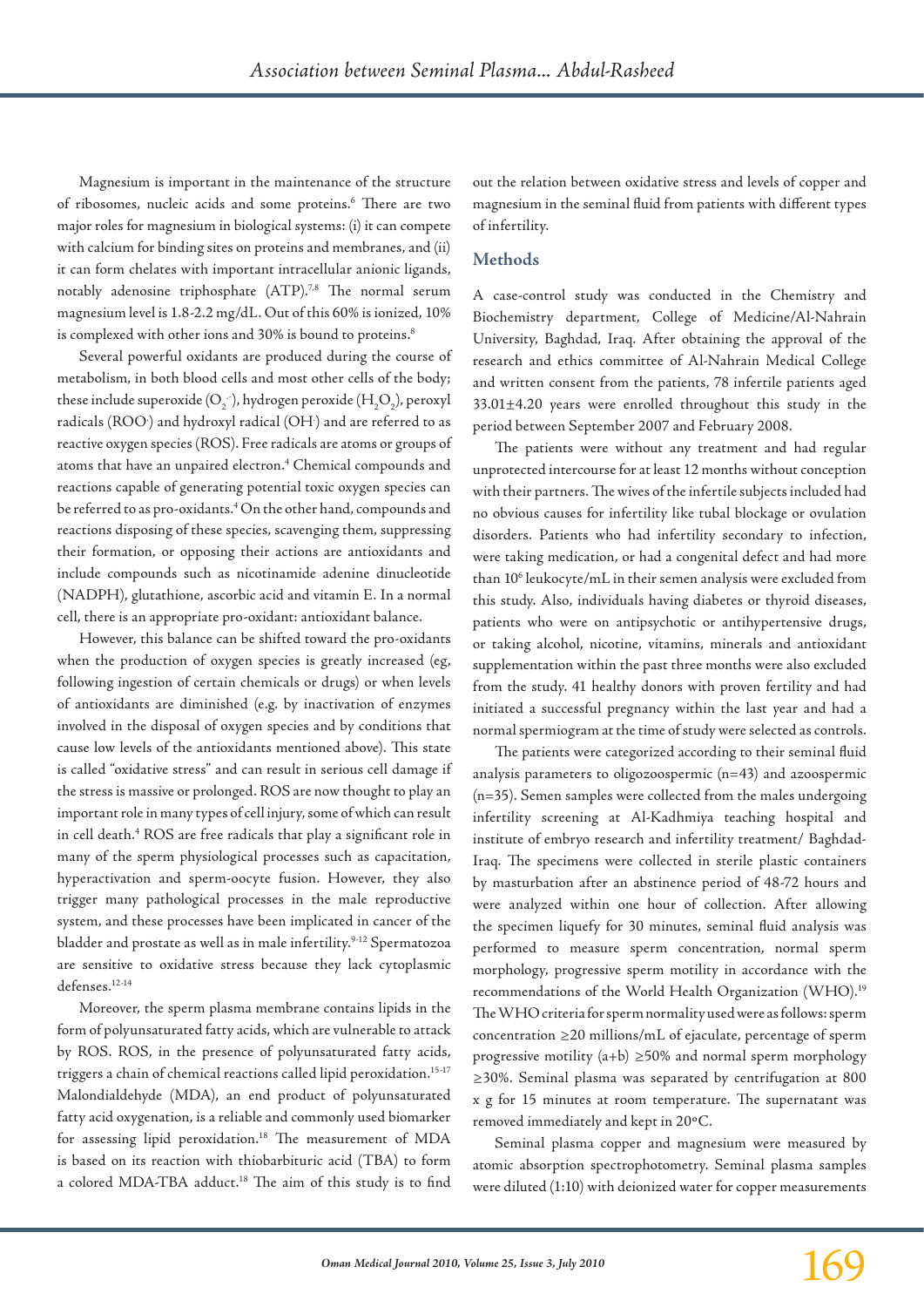and (1:50) with 1% lanthanum chloride for magnesium measurement. Copper and magnesium were measured at the wavelengths 324.7 nm and 285.2 nm respectively with Shimadzu AA-6200 atomic absorption flame emission spectrophotometer. All glassware used in the measurement of copper and magnesium were boiled in 6 mole/L nitric acid for 60 minutes and then washed twice with deionized water.

The amount of malondialdehyde (MDA) was determined by the thiobarbituric acid (TBA) assay.<sup>20-23</sup> In brief, 100 μ of seminal plasma was diluted with deionized water to 1ml. To each diluted sample, one-half ml of thiobarbituric acid (0.67%) was added. All tubes were heated in a boiling water bath for exactly one hour and centrifuged for 10 minutes at 1000 x g, then the supernatant was separated carefully and the absorbance of the pink color formed

**Table 1:** Characteristics of Patients and Sperm parameters

was measured at 534 nm against an appropriate blank.

Most of the data were expressed in mean  $\pm$  SD, and analyzed by one way analysis of variance (ANOVA) for multiple comparisons, and Pearson's Correlation coefficient (*r*) and student t-test for paired results with significance level fixed at *p*=0.05. Statistical analysis was performed using the Statistical Package for the Social Sciences computer program (SPSS for windows, version 17.0).

#### **Results**

The characteristics of the subjects who participated in this study with their seminal fluid parameters are listed in Table 1. Table 2 illustrates the seminal plasma copper, magnesium and malondialdehyde levels in the oligozoosperia, azoospermia and normozoospermia groups.

|                                   | Oligozoospermia<br>$(n=43)$ | p value                  | Azoospermia<br>$(n=35)$  | p value | Normozoospermia<br>$(n=41)$ |
|-----------------------------------|-----------------------------|--------------------------|--------------------------|---------|-----------------------------|
| Age (year)                        | $32.16 \pm 3.60$            | 0.269                    | $33.60 \pm 4.51$         | 0.848   | $30.29 \pm 2.30$            |
| Duration of infertility (years)   | $3.61 \pm 1.10$             | $\overline{\phantom{a}}$ | $5.22 \pm 2.66$          | ٠       | $\overline{\phantom{a}}$    |
| Seminal fluid volume (mL)         | $3.02 \pm 0.88$             | 0.32                     | $3.89 \pm 1.22$          | 0.61    | $4.21 \pm 1.11$             |
| Sperm count (million/mL)          | $10.11 \pm 6.03$            | 0.000                    | $\overline{\phantom{a}}$ | ۔       | $88.85 \pm 25.41$           |
| Sperm progressive motility (a+b)% | $62.87 + 5.41$              | 0.152                    | $\overline{\phantom{a}}$ | ۔       | $68.21 \pm 12.11$           |
| Sperm normal morphology (%)       | $75.13 \pm 18.21$           | 0.131                    | $\overline{\phantom{a}}$ | -       | $75.75 \pm 23.78$           |

**Table 2:** Mean Seminal Plasma Copper, Magnesium and Malondialdehyde levels

|                           | Oligozoospermia<br>$(n=43)$ | p value | Azoospermia<br>$(n=35)$ | p value | Normozoospermia<br>$(n=41)$ |
|---------------------------|-----------------------------|---------|-------------------------|---------|-----------------------------|
| $Copper(\mu g/mL)$        | $169.52 \pm 15.77$          | 0.370   | $128.34 \pm 21.83$      | 0.000   | $173.29 \pm 19.3$           |
| Magnesium (mg/dL)         | $5.70 \pm 0.65$             | 0.000   | $5.59 + 0.69$           | 0.000   | $12.62 \pm 2.28$            |
| Malondialdehyde (µmole/L) | $12.56 \pm 0.88$            | 0.000   | $14.30 \pm 2.03$        | 0.000   | $9.26 \pm 1.53$             |

Seminal plasma copper levels correlated positively but not  $significantly (r=0.21, 0.34; p>0.05) with normal sperm morphology$ in the control and oligozoospermic groups respectively, (Figs. 1,2). Also, seminal plasma magnesium levels were correlated significantly and positively *(r*=0.42; *p*<0.05) with normal sperm morphology in patients with oligozoospermia. (Fig. 3)

Seminal plasma copper levels were decreased significantly (*p*=0.000) in the azoospermic patients and decreased nonsignificantly  $(p=0.370)$  in the oligozoospermic patients. There was a highly significant decrease ( $p=0.000$ ) in magnesium levels in all the infertility groups studied with reference to the control group. Malondialdehyde levels showed significant elevation (*p*=0.000) over normal control values in the oligozoospermic and azoospermic seminal plasma samples.



**Figure 1:** Pearson's Correlation Plot of Seminal Plasma Copper levels versus Normal Sperm Morphology in control group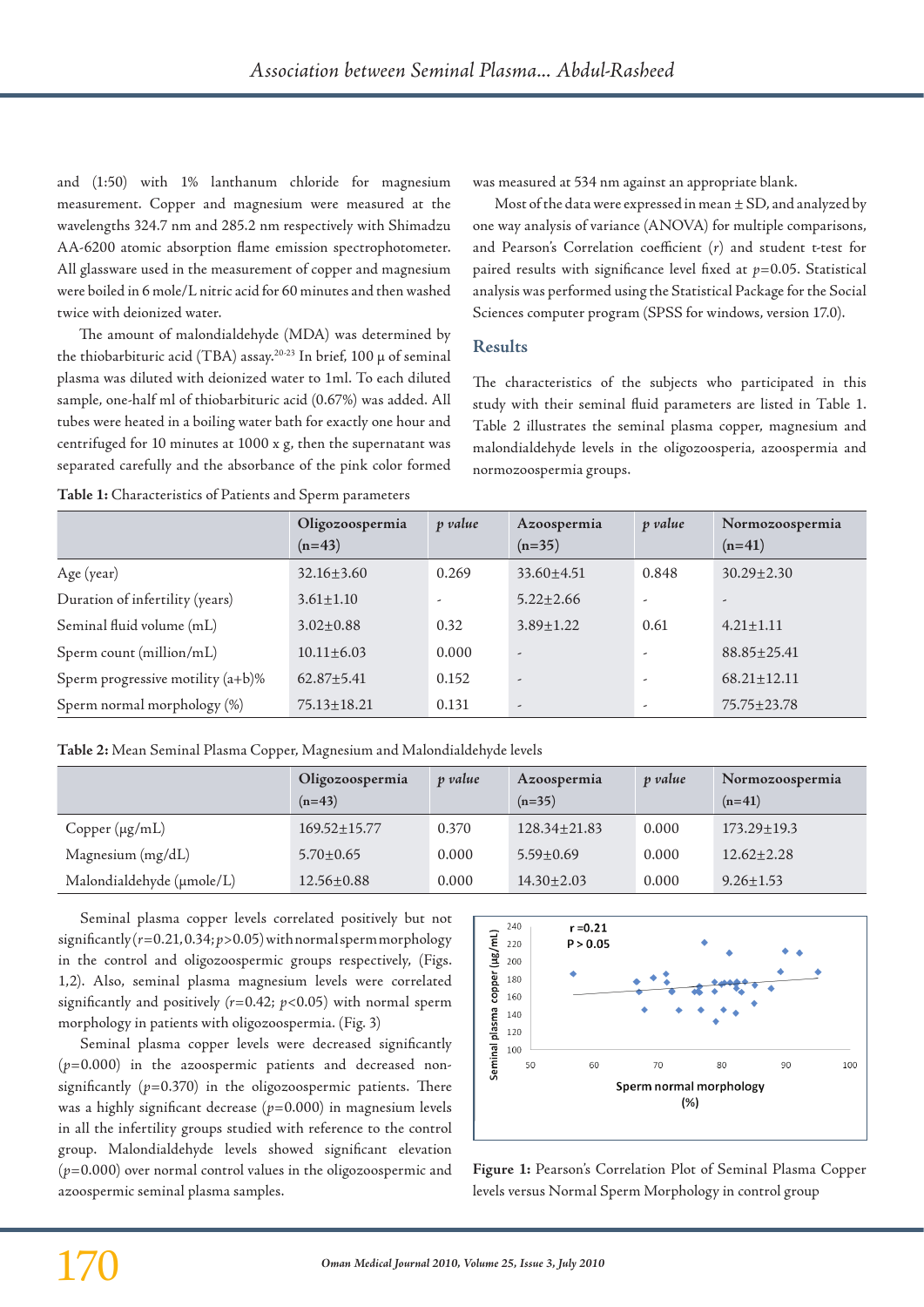

**Figure 2:** Pearson's orrelation plot of seminal plasma copper levels versus normal sperm morphology in patients with oligozoospermia



**Figure 3:** Pearson's correlation plot of seminal plasma magnesium levels versus normal sperm morphology in oligozoospermic infertility group

#### **Discussion**

Copper is involved in oxidation- reduction reactions and has a dominant role in diverse proteins such as cytochrome oxidase and cytoplasmic superoxide dismutase. In this study, there was a significant decrease in seminal plasma copper levels in azoospermic patients ( $p = 0.000$ ) and this decrease may lead to a concomitant decrease in the superoxide dismutase activity. Therefore, the decrease in seminal plasma copper levels may be considered as an important mechanism of increased oxidative stress in the azoospermic infertile semen. On the other hand, copper reduces the oxidative processes and glucose consumption, which reduces or abolishes sperm motility.<sup>24</sup> Generally, the trace elements zinc and magnesium found in seminal plasma originates primarily from the prostate gland and may reflect prostatic secretory function.25,26 Furthermore, such analysis is of great help in the assessment of androgen activity and the functional status of the genital glands. Infections of the prostate gland markedly decrease the concentration of zinc and magnesium in semen.<sup>27</sup> Abou-shakra et al. reported that magnesium may play a role in spermatogenesis particularly in sperm motility.28,29

The results from this study showed that there was a very significant decrease in the infertile seminal plasma magnesium levels of oligozoospermic patients (*p*=0.000) and azoospermic patients  $(p=0.000)$  and this may indicate that magnesium may be a good criterion for prostate function and for good sperm quality. Also, seminal plasma magnesium correlated significantly and positively with sperm morphology (*r*=0.42; *p*<0.05) of the oligozoospermic group compared to the control group.

Levels of seminal plasma magnesium listed in Table 2 are in agreement with Deger and Akkus (1988) who reported seminal fluid magnesium levels equal to 11.9±3.0 mg/dL in fertile subjects (n=37) and 6.9±2.1 mg/dL in different forms of infertile subjects  $(n=45)$ <sup>30</sup> On the other hand, the results from this study are unlike those from a previous study conducted by Saaranen et al. (1987).31 Hsieh et al. (2006) reported that the seminal plasma level of MDA in a control group (n=20) was 1.52±0.75 nmole/mL and  $2.25\pm0.88$  nmole/mL in the oligoasthenospermia group (n=31).<sup>22</sup> On the other hand, Zarghami et al. (2005) mentioned that seminal plasma MDA levels were higher in the asthenozoospermic subjects rather than in the control subjects  $(0.72\pm0.06 \,\mu\text{M}$  versus  $0.40\pm0.06 \,\mu\text{M}$ <sup>21</sup>

The seminal plasma MDA level measured in this study was 9.26 ±1.53 µM in control group, 12.56±0.88 µM in the oligozoospermia group and  $14.30 \pm 2.03$  µM in the azoospermia group. These results were different from those obtained by Zarghami et al. in 2005 and by Hsieh et al. in 2006.<sup>21,22</sup> Oligozoospermia and azoospermia were associated with higher seminal plasma MDA activity (*p*=0.000). Increased MDA activity could represent the pathologic lipid peroxidation of the spermatozoa membrane and the following inhibition of sperm motility and viability.<sup>32</sup> A positive correlation was found in this study between the seminal plasma MDA concentration and sperm concentration (*r*=0.206; *p*>0.05) in the oligozoospermic group and this finding was incompatible with the studies of Geva et al. in 1996, Fraczek et al. in 2001 and Kobayashi et al. in 1991.32-35 Also from this study, there was no significant correlation between seminal plasma MDA and sperm progressive motility (data not listed) and this was inconsistent with the study conducted by Suleiman et al. in 1996.<sup>36</sup> The positive association  $(r=0.21, 0.34; p>0.05)$  between seminal plasma copper and normal sperm morphology in the control and oligozoospermic groups respectively may indicate that copper ion is essential for maximal superoxide dismutase activity which is considered as the principal antioxidant enzyme that may lead to less free radical formation during the spermatogenesis process and to increased normal sperms formed in morphology. On the other hand, magnesium was correlated significantly and positively  $(r=0.42, p<0.05)$  in the oligozoospermic group and this finding may be caused by normal and well functioning prostate gland activity.